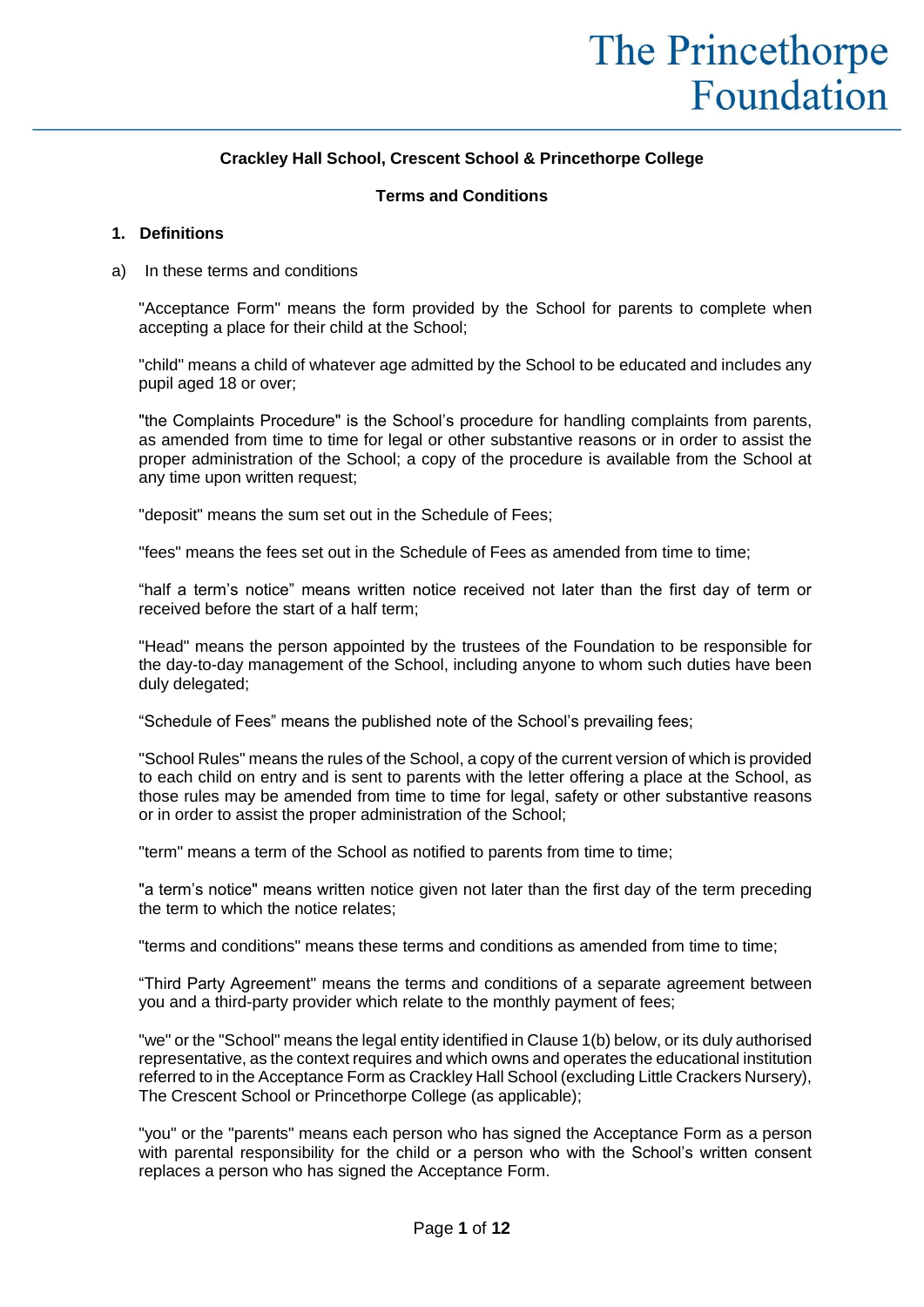- b) We are The Princethorpe Foundation ('the Foundation'), a charitable company registered in England and Wales. Our company registration number is 04177718 and our registered office is at Princethorpe College, Princethorpe, Rugby, Warwickshire, CV23 9PX. Our registered charity number is 1087124.
- c) The Acceptance Form, the Schedule of Fees and these terms and conditions (as in each case may be varied from time to time) form the terms of a **contract** between you and the School and constitute the entire agreement between the parties. It is not intended that the terms of this contract shall be enforceable by your child or by any other third party.

# **2. Acceptance and Deposit**

- a) An offer of a place for your child at the School is accepted by you submitting the completed Acceptance Form and paying the deposit.
- b) The deposit is **non-refundable** if your child does not take up a place at the School. The limited exception to this is where notice is given in accordance with Clause 2c) and we actually fill the specific vacancy created by your child's withdrawal, in which case we shall refund the deposit to you less our costs in administering your dealings with us or a reasonable estimate of those costs. You should be aware that in the event of a late withdrawal it is very unlikely that we would be able to find a replacement. The deposit will form part of the general funds of the School until it is refunded without interest on your child leaving the School after the final payment of the fees or other sums due to the School.
- c) If you wish to withdraw your acceptance of a place after submitting the Acceptance Form and paying the deposit but **before** your child starts at the School, you must give the Head written notice to that effect prior to the first day of the term immediately preceding the term in which your child was due to start. If you provide the notice required by this Clause 2(c) the deposit will be forfeited in accordance with Clause 2(b) above (subject to the limited exception for repayment as set out in Clause2(b) above) but no further fees will be payable. If you do not provide the notice required by this Clause 2(c), a term's fees (charged at the rate applicable for the term immediately preceding the term when your child was due to start) shall be payable and shall become due and owing to the School as a debt. The School will credit the deposit you have paid (without interest) to the payment of the term's fees you will owe us. Where applicable, such fees will be reduced to take account of any scholarship, bursary or discount awarded to you.

#### **3. School Fees, Supplemental Charges and Payment**

- a) All the costs incurred in the usual course of educating your child, including the provision of any necessary educational materials and as outlined in the Schedule of Fees, shall be met by the fees unless otherwise notified by the School.
- b) Where you are eligible to receive a sibling discount on fees, subject to the bursary provisions set out in Clause 4(b) below, the youngest sibling will be charged the full rate applicable under this contract and the discount will be applied to the fees due under this contract as follows: 5% discount for the second and third siblings, and 10% discount for the fourth and any subsequent siblings of a registered pupil attending any of the schools in the Foundation. This means that the benefit of the sibling discount will be applied to the eldest child(ren). Fees charged at the full rate will be payable by you when fewer than two siblings attend any of the schools in the Foundation, excluding children attending the Nursery. If you have been awarded a discount on fees, your responsibility will be to pay for the amount of fees due under this contract after taking account of that discount.
- c) We refer to any items charged to you that are supplemental to the fees (that is, items that are payable by you to the School in addition to the fees) as **supplemental charges**. By way of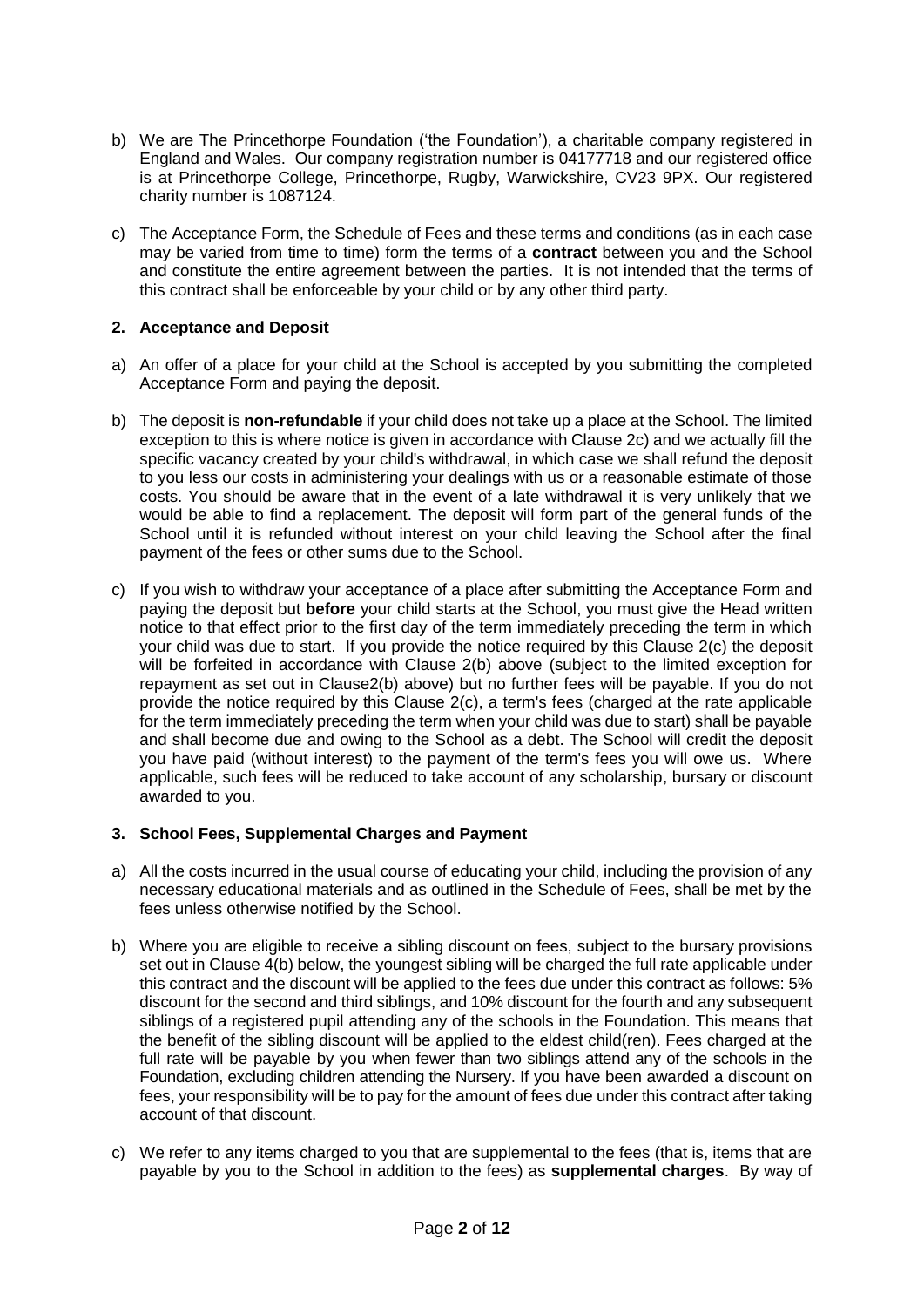example, any extra-curricular activities such as trips and visits in which you agree in advance your child may participate, shall be deemed to be supplemental to items met by the fees and charged for accordingly. In particular, all public examination charges shall be charged as supplemental to the fees.

- d) Every person who has signed the Acceptance Form is jointly and individually liable for the whole of the fees due and any supplemental charges unless and until the School has agreed in writing with each of you to look exclusively to any other person for payment of the fees and/or supplemental charges or any part of them.
- e) A person who has signed the Acceptance Form may withdraw from this contract by submitting a term's notice to the School provided they have obtained the prior written consent of **both** the School and any other person who has signed the Acceptance Form.
- f) All fees are payable in advance so that the services which the School provides under this contract shall have been paid for prior to the provision of those services. School costs are planned on an annual basis and fees are payable by you, except where we have agreed that you may pay the fees due under this contract on a monthly basis under the terms of a Third-Party Agreement, in three termly instalments per academic year, payable by you in full on or before the first day of the term to which the invoice. All fees will be included in an invoice sent to you (or such other person(s)) the School may have agreed separately shall pay the fees under **Clause 3(d)** above.
- g) All supplemental charges for each term (and for other unpaid supplemental charges that were agreed during the previous term) will be included on the fees invoice and must be paid in full on or before the due date shown on the invoice.
- h) We reserve the right to refuse to allow your child to attend the School, participate in trips and visits or to withhold any references while fees and/or supplemental charges remain unpaid or there is a persistent default in relation to the fees and/or supplemental charges. We may make an interest charge of 4 per cent a year above the base rate from time to time of the School's bank. Unless we tell you otherwise in writing, this interest will accrue on a daily basis from the due date until the date of actual payment of the overdue amount, whether before or after we obtain a court judgment against you. **You must pay the School the interest together with the overdue amount**. A charge of £10 may be levied by the School in respect of each letter sent to you by the School in respect of late payment. You will also be liable to pay all costs, fees and charges including legal fees and cost reasonably incurred by the School in the recovery of any unpaid fees. We may inform other schools or educational establishments to which you propose to send your child of any outstanding fees and/or supplemental charges.

We may, on three days' written notice to you, exclude your child where fees remain unpaid. Where your child remains excluded for 28 days for non-payment of fees, your child will be deemed withdrawn without the required term's notice and the appropriate sum in lieu of notice will be payable on demand. For the avoidance of doubt, the School will not provide educational services (including remotely) during any such period of exclusion.

- i) The fees will be reviewed from time to time and may be increased by such amount as the School considers reasonable. We shall endeavour to give you at least a term's notice of any increase in the fees due for a particular term and in any event shall give you notice of any such increase not later than the final day of the preceding term.
- j) Fees and/or any supplemental charges will not be reduced or refunded as a result of absence due to illness or otherwise, if a term is shortened or a vacation extended, where education is provided remotely or for any other cause other than at the sole discretion of the Head in a case of genuine hardship or where there is a legal liability under a court order or under the provisions of this contract to make a refund. This rule is necessary so that the School can properly budget its expenditure and to ensure that the cost of an individual default does not fall on other parents.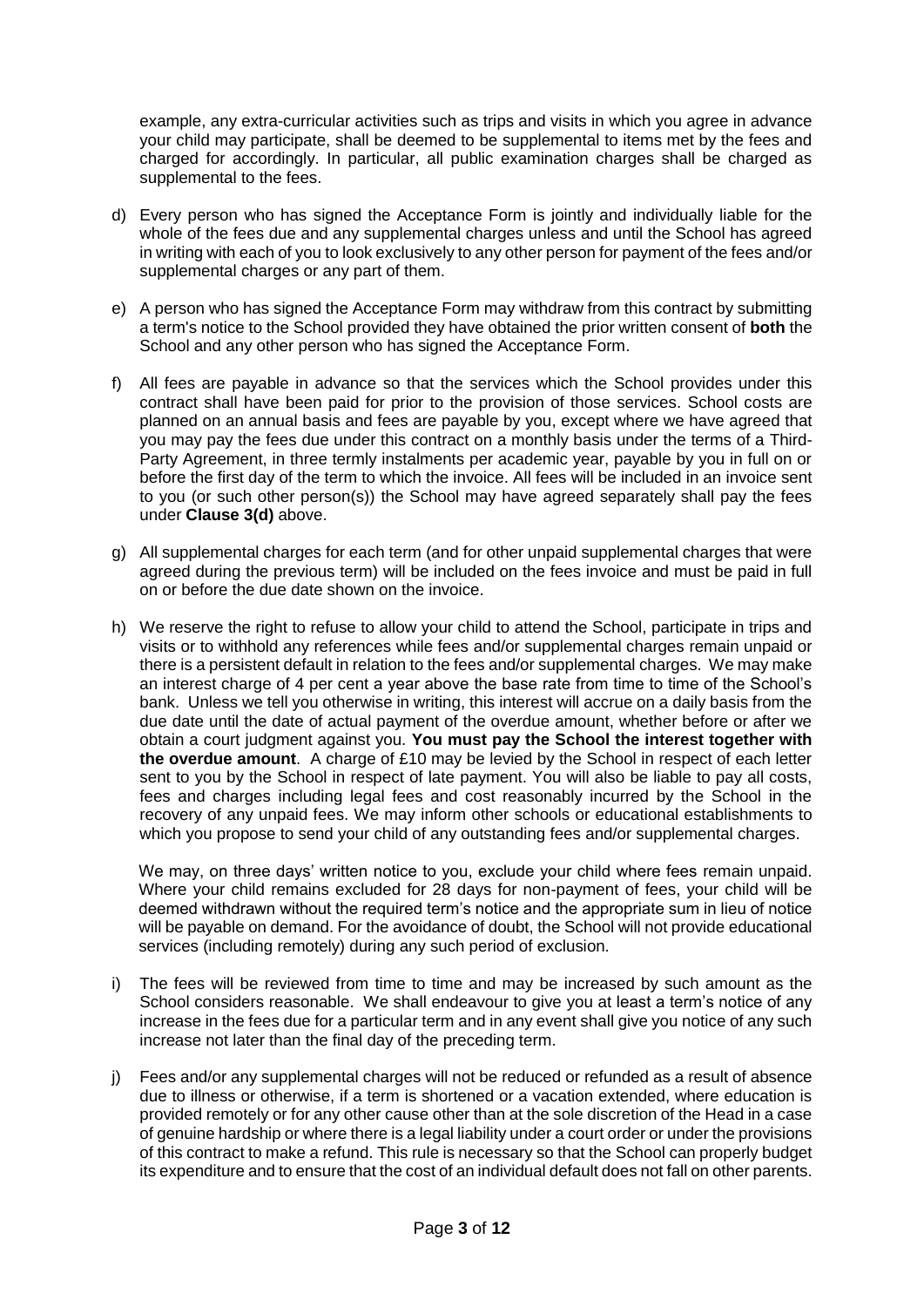- k) There will be no discount or refund of fees and/or supplemental charges if the School is forced to close as a result of bad weather. We will do our best to inform you in good time if the School is closed or is closing early because of adverse weather conditions. In the case of bad weather, the decision to send a child to school is completely at the discretion of parents. We will try to the best of our ability to make movement around the campuses safe but those who choose to enter do so at their own risk. If is closed because of bad weather, if at all possible skeleton staff will try to open the site for candidates sitting public examinations. It may or may not be possible under these circumstances to offer a transport or food service to your child and you should contact the School if you have any concerns in this regard.
- l) In the event that your child at Princethorpe College takes study leave at home before or during public examinations or stays at home following those examinations no reduction of fees will be made in respect of such periods spent at home.
- m) From time to time we may ask you to provide us with information, that we consider to be satisfactory, so that we can verify:
	- (i) your identity;
	- (ii) your child's identity;
	- (iii) your child's right to enter, live and study in the United Kingdom; and
	- (iv) the source of funds you are using to pay the fees.

You must provide to the School the information that we ask for.

*Please note that the following provision relates to those parents who have been awarded a scholarship or bursary for their child. Such awards are reviewed periodically. Scholarships are discretionary and normally only awarded for pupils at Princethorpe College.*

*Scholarship and bursary awards refer to fee concessions on the main tuition fees only: all supplemental charges are charged at the prevailing rate.*

# **4. Scholarships & Bursaries**

- a) If your child has been awarded a scholarship and/or a bursary, your liability will be for the amount of fees due after taking account of that award. A scholarship and/or bursary award may be withdrawn if, in the opinion of the Head, your child's attendance, progress or behaviour no longer merits the continuation of the award but any such withdrawal of an award will not operate so as to increase the fees due in respect of a term which has already commenced. Where it appears likely to the Head that an award may be withdrawn from your child, you shall be notified in advance. If within fourteen (14) days following the withdrawal of a scholarship or bursary your child is withdrawn from the School, no fees in lieu of notice will be payable by you. This will give you enough time to decide whether you want to continue to educate your child at the School. The bursary and/or scholarship shall otherwise automatically cease at the end of your child's schooling at the School. You shall keep the value of any scholarship or bursary awarded to you confidential.
- **b) Bursaries:** Where there is a material change in your financial circumstances the bursary award may be changed or withdrawn by the School. Any such withdrawal of an award will not operate so as to increase the fees due in respect of a term which has already commenced. If there is a material change in your financial circumstances between periodic reviews, you must inform the Foundation bursar without delay. Where a bursary is awarded any sibling discount relating to a child in receipt of the bursary will be withdrawn.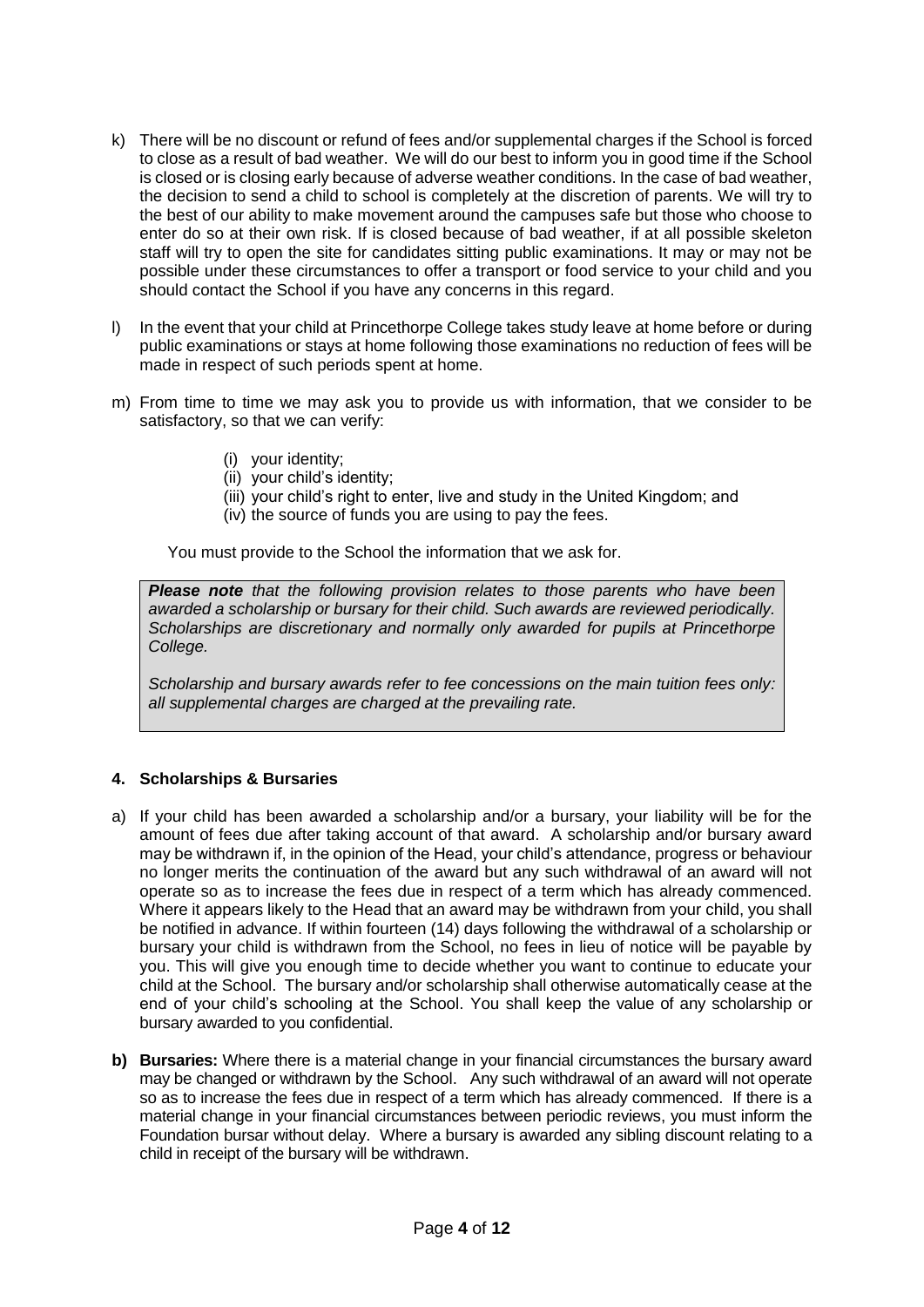**c) Scholarships:** Unless otherwise agreed with the Head in writing, it is a condition of a music award that your child sings in Princethorpe College's choir, plays in the orchestra and is available for tours, productions, concerts and rehearsals and studies music at GCSE and in the sixth form. Unless otherwise agreed with the Head in writing, it is a condition of an art award that your child will study art at GCSE and in the sixth form. An art and music award will normally be withdrawn on entry to the sixth form where your child ceases to study the subject required by this Clause 4(c).

# **5. Notice Requirements**

- a) If you wish to withdraw your child from the School (other than at the normal leaving date), you shall either give a term's notice to that effect or shall pay to the School a term's fees in lieu of notice, at such rate as would have been charged for the final term of provision if a term's notice had been given. The School will credit the deposit you have paid (without interest or any entitlement to repayment under Clause 2(b) above) to the payment of any such fees in lieu of notice.
- b) In cases under Clause 5(a) above, where the required notice is not given, the appropriate sum in lieu of notice will become payable by you on demand.
- c) If you wish to withdraw your child from an activity charged for as supplemental, you shall either give half term's notice to that effect or shall pay to the School a half term's changes for the activity in which your child has ceased to participate.
- d) The School's affairs are organised on a termly basis and it is not possible for you to reduce the amount of fees or supplemental charges due, or to obtain a refund of fees or supplemental charges, by withdrawing your child or by your child's ceasing to participate in an activity partway through a term.

# **6. School Rules**

- a) It is a condition of remaining at the School that your child complies with the School Rules as amended from time to time. In particular, you undertake to ensure that your child attends School punctually and that your child conforms to such rules of appearance, dress and behaviour as shall be issued by the School from time to time.
- b) The School may undertake drugs testing of pupils in accordance with its drugs policy as set out in the School Rules. The drugs policy has been adopted with the aim of safeguarding the health and safety of all pupils.
- c) The School reserves the right, subject to applicable data protection legislation, to monitor your child's email communication and internet use for the purpose of ensuring compliance with the School Rules. The School may do this for various reasons, including ensuring compliance with the School Rules or where it is appropriate for the School to do so (or indeed necessary) in connection with the School's legal and/or other duties and responsibilities or other legitimate purposes or good practice requirements.

# **7. Disciplinary Procedures**

a) The Head may in his/her discretion require you to remove or may suspend or, in serious or persistent cases, expel your child from the School if he/she considers that your child's attendance, progress or behaviour (including behaviour outside school) is unsatisfactory and in the reasonable opinion of the Head the removal is in the School's best interests or those of your child or other children.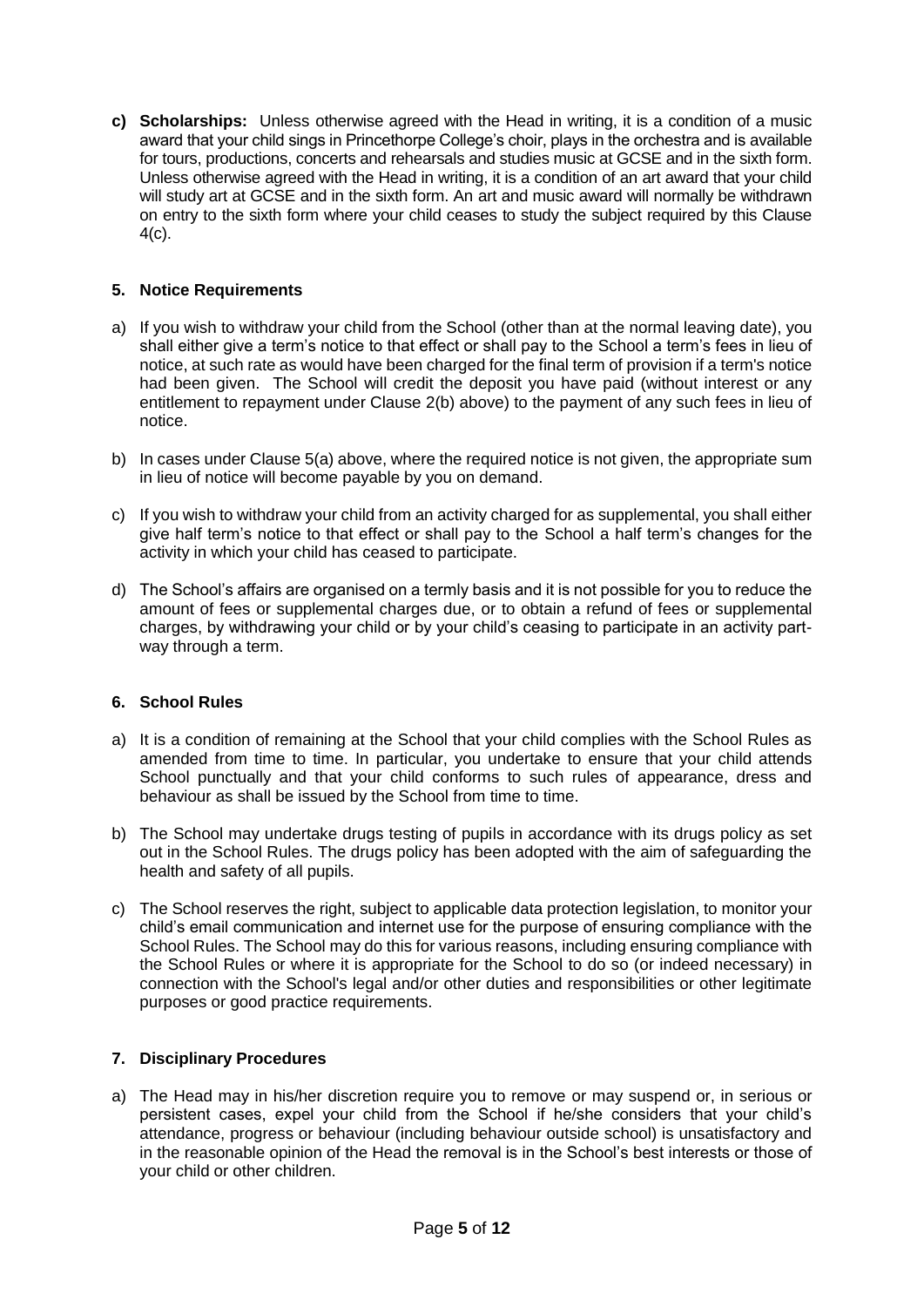- b) The Head may in his/her discretion require you to remove or may suspend or, in serious or persistent cases, expel your child if the behaviour of you or one of you is, unreasonable; and/or affects or is likely to affect adversely your child's or other children's progress at the School, or the well-being of School staff; and/or brings (or is likely to bring) the School into disrepute; and/or is not in accordance with your obligations under this contract.
- c) Should the Head exercise his/her right under sub-clause 7(a) or 7(b) above you will not be entitled to any refund or remission of fees or supplemental charges due (whether paid or payable) in or relating to the term in which your child is excluded or suspended and (save in relation to suspension) the deposit will be forfeited. However, in such circumstances fees in lieu of notice will not be payable and any fees or supplemental charges that have been paid for or relating to the term following the exclusion/required removal will be refunded.
- d) The School Rules set out examples of offences likely to be punishable by suspension or expulsion. These examples are not exhaustive, and in particular the Head may decide that suspension or expulsion for a lesser offence is justified where there has been previous misbehaviour. All aspects of the pupil's record at the School may be taken into account.
- e) The School will act in a way which is fair in all the circumstances when taking decisions under this Clause 7. The review of disciplinary procedures under this clause 7 is governed by the final stage of the Complaints Procedure.

# **8. The School's Obligations**

- a) Subject to these terms and conditions, the School undertakes to accept your child as a pupil of the School from the time of joining the School until the end of his or her primary schooling at Crackley Hall or The Crescent School, or until the end of his/her secondary schooling at Princethorpe College. However, Princethorpe College shall not be obliged to permit your child to enter the sixth form unless satisfied that it is appropriate to do so having regard to his or her academic attainments and all other relevant circumstances. Princethorpe College may make a decision as to whether your child may join the sixth form after the results of GCSE or equivalent examinations are known, and may make entry to the sixth form conditional upon the results of such examinations.
- b) While your child remains a pupil of the School, we undertake to exercise reasonable skill and care in respect of his or her education and welfare. This obligation will apply during school hours and at other times when your child is permitted to be on School premises or is participating in activities organised by the School. We cannot accept any responsibility for the welfare of your child while off the School premises unless he/she is taking part in a school activity or otherwise under the supervision of a member of the School staff.
- c) In order to fulfil our obligations, we need your co-operation, in particular by: fulfilling your own obligations under these terms and conditions; encouraging your child in his or her studies, and giving appropriate support at home; keeping the School informed of matters which affect your child (including circumstances which arise at any time that affect or may affect your ability to pay the fees and supplemental charges for your child); maintaining a cooperative, courteous and constructive relationship with School staff; ensuring all information notified or otherwise disclosed to the School about you and/or your child is accurate, truthful and not misleading and that relevant information is not withheld; and attending meetings and otherwise keeping in touch with the School where your child's interests so require.
- d) Unless you notify the School to the contrary, you consent to your child participating, under supervision, in contact sports and in other normal sports and activities which may entail some risk of physical injury.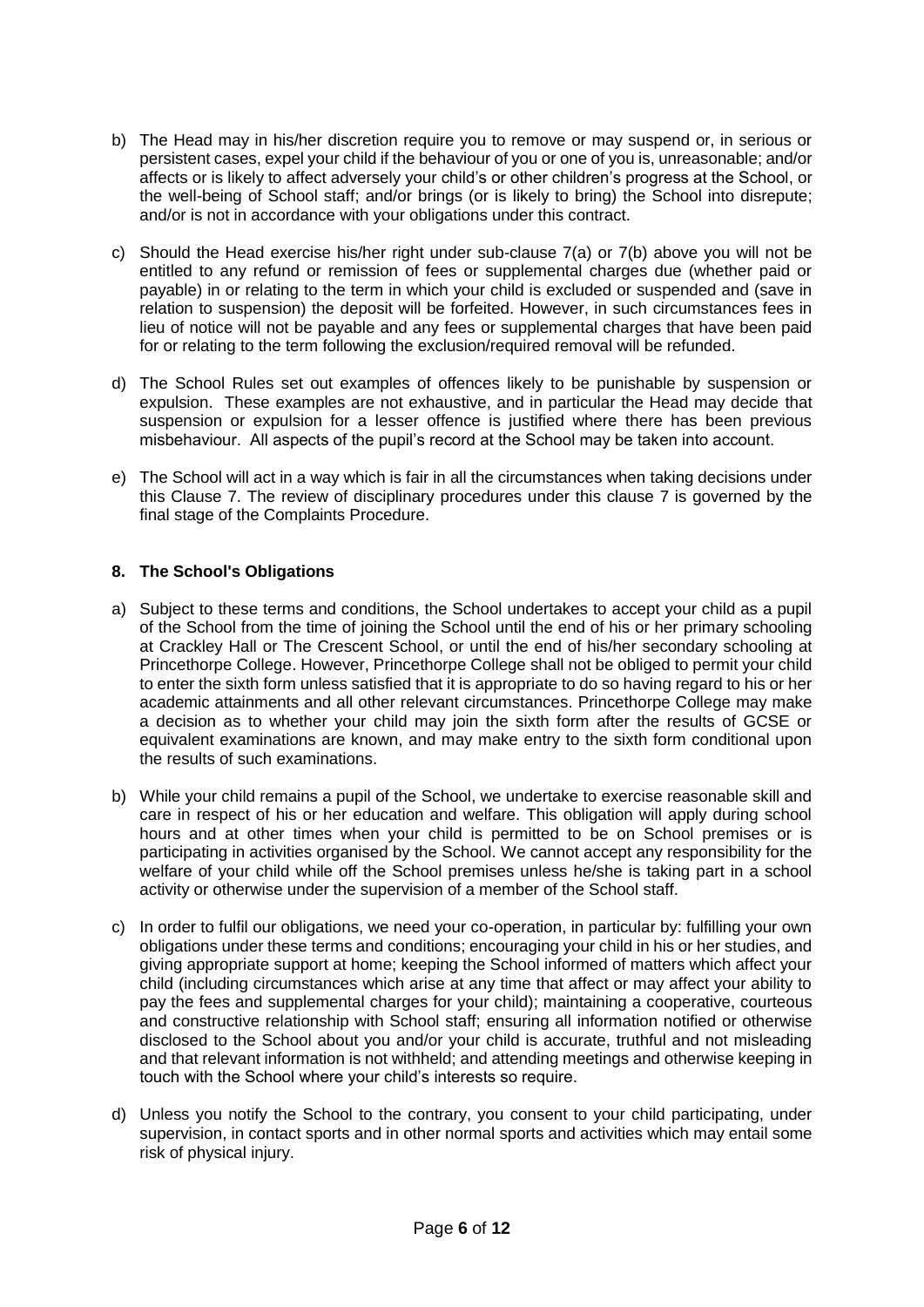- e) If your child requires urgent medical attention while under the School's care, the School will if practicable attempt to obtain your prior consent. However, should the School be unable to contact you the School shall be authorised to make the decision on your behalf should consent be required for urgent treatment (including anaesthetic or operation) recommended by a doctor or other medical practitioner.
- f) The School prospectus, website and associated marketing materials are not contractual documents and unless otherwise specifically agreed in writing, do not form part of this contract between you and the School. These documents describe the broad principles on which the School is presently run and are believed to be correct at the time of printing. However, from time to time it may be necessary to make changes to any aspects of the School, including the term dates, the School day, the School's premises and facilities, the curriculum or the manner of providing education for your child (including by providing education remotely (for example, we are required to close the School premises)), and we reserve the right to do so. For this reason, please notify the Foundation's Bursar if there is anything of particular concern to you contained in the prospectus, as it may be that recent changes are not reflected in the current version.
- g) We will endeavour to give you notice of any changes at the School that we regard as significant to your child's education prior to the end of the penultimate term before the change is to take effect.
- h) The School shall monitor your child's progress at the School and produce regular written reports. The School shall advise you if they have any concern about your child's progress but do not undertake to diagnose dyslexia or other specific conditions. A formal assessment can be arranged either by you or by the School at your expense. You may be asked to withdraw your child without being charged fees in lieu of notice if, in the opinion of the Head, the School cannot provide adequately for your child's needs.
- i) Religious observance at the School shall be conducted in accordance with the School Rules.
- j) If your child is of sufficient maturity and understanding, he or she has certain legal rights which the School will observe. These include the right to give or withhold consent in a variety of circumstances and certain rights of confidentiality. If a conflict of interests arises between you and your child the rights and wishes of, and duties owed to, the child may take precedence over the rights and wishes of, and duties owed to you.

# **9. The Parents' Obligations**

- a) It is a condition of your child's joining the School that you complete and submit to the School a medical questionnaire in respect of your child. You undertake to inform the School of any health or medical condition, special educational need(s), disability or allergies that your child has or subsequently develops, whether long-term or short-term, including any infections or virus. You must also provide on request by the School any reports or other materials relevant to any of the same. If you withhold from us or otherwise misrepresent to us information of this nature in particular, please be aware that this may result in us exercising our right to end this contract under Clause 14(a).
- b) If the School so requires due to a health risk either presented by your child to others or presented to your child by others or by reason of a virus, pandemic, epidemic or other health risk, you undertake to keep your child at home and not permit him/her to return to the School until such time as the health risk has been averted. Where it is considered appropriate, the School will try to continue providing education to your child remotely during such period.
- c) You undertake to inform the School of any situations where special arrangements may be needed in relation to your child, including for their education or welfare.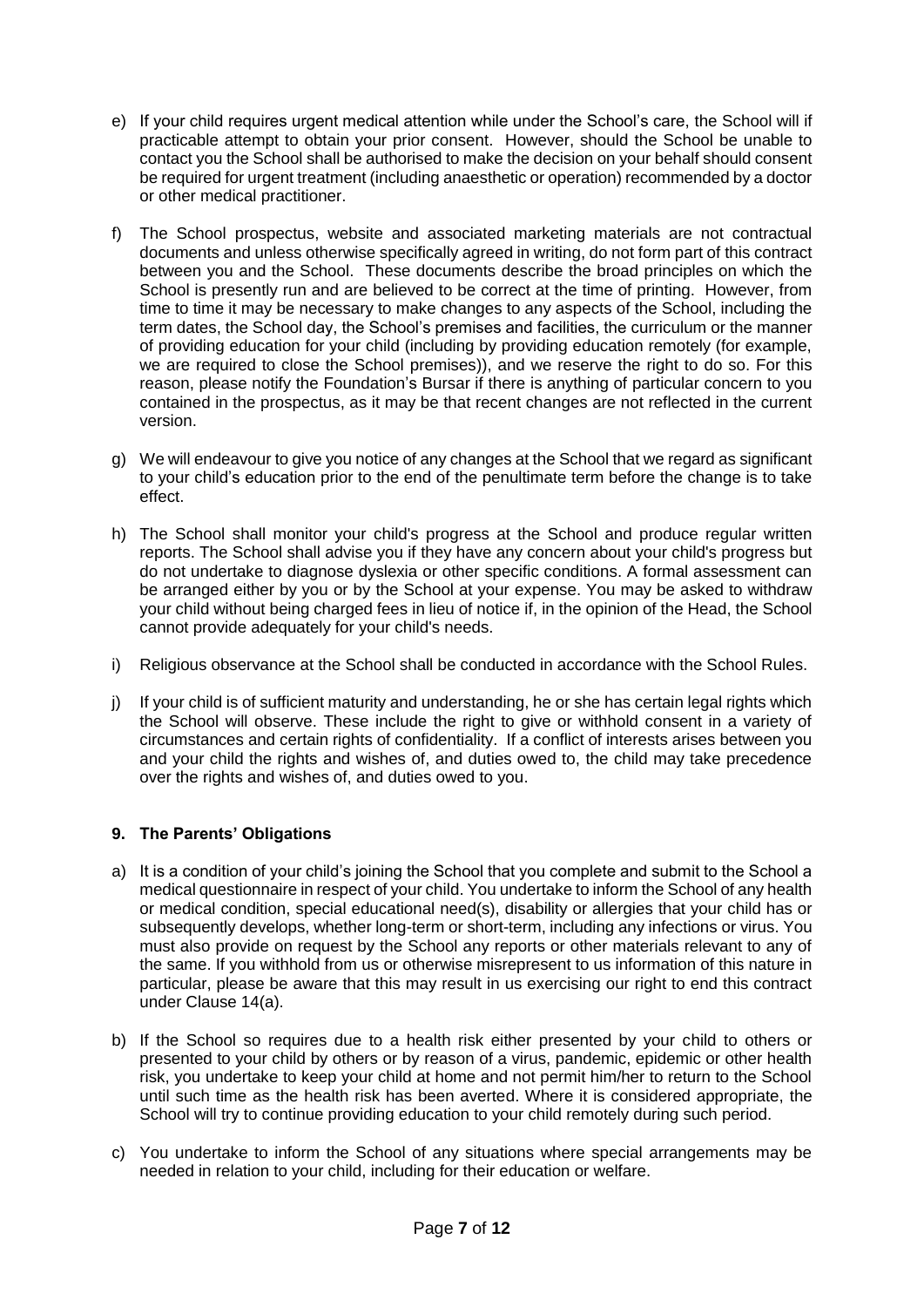- d) You must notify the School if, at any time prior to or during your child's time at the School, there are any court orders that relate to, or that may impact on, the provision of education to your child. In such circumstances you must promptly provide the School with relevant information, including copies of the relevant court order(s) or undertaking(s) (or the relevant parts of them) having obtained permission of the court if necessary.
- e) Except under Clause 9 (f) below, the School is entitled to treat any communication, instruction, authority, request or prohibition received from any person who has signed the Acceptance Form as having been given on behalf of both or all such persons.
- f) A notice of withdrawal under this contract must be in writing and signed by each of you as holders of parental responsibility for your child and the School shall be entitled not to accept such notice unless and until all holders of parental responsibility have signed such notice.
- g) The Head must be informed in writing of any reason for your child's absence from School. Wherever possible the School's prior consent should be sought for absence from the School.
- h) If you have cause for concern as to a matter of safety, care, discipline or progress of your child you must inform the School without delay. Complaints should be made in accordance with the School's Complaints Procedure. It is in the interests of all parties that a courteous and constructive relationship is maintained with School staff at all times. Failure to do so may result in the withdrawal of your child's place.
- i) To facilitate the smooth running of the School and to enable staff to be sufficiently prepared, you should make an appointment to see a member of staff.

#### **10. Insurance**

You must make your own insurance arrangements if you require cover for your child's person or property while at School. Your child is included in an obligatory personal accident insurance scheme, the charge for which is included in the Fees.

# **11. Data Protection, Confidentiality and References**

- a) The School may supply information and a reference in respect of your child to any educational institution which you propose your child may attend. Any reference supplied by the School shall be confidential. We will take care to ensure that all information that is supplied relating to your child is accurate and any opinion given on his/her ability, aptitude for certain courses and character is fair. However, we cannot be liable for any loss you or your child is alleged to have suffered resulting from opinions reasonably given in or correct statements of fact contained in any reference or report given by us.
- b) We will need to use information relating to your child, and to you, for certain purposes connected with the running of the School. This will include names, contact details, school records, photographs and video recordings, both whilst your child is at the School and after he or she has left for the purposes of: (i) promoting the School to prospective pupils, including through the School's Prospectus (in whatever format or medium) and website, (ii) managing relationships between the School and current pupils, (iii) providing references and (iv) communicating with the School community and the body of former pupils.
- c) You must (i) confirm (or update if necessary), when requested, such information about you and/or your child that is held by the School and (ii) in any event, inform the School of any change to you or your child's circumstances (including where applicable, in connection with an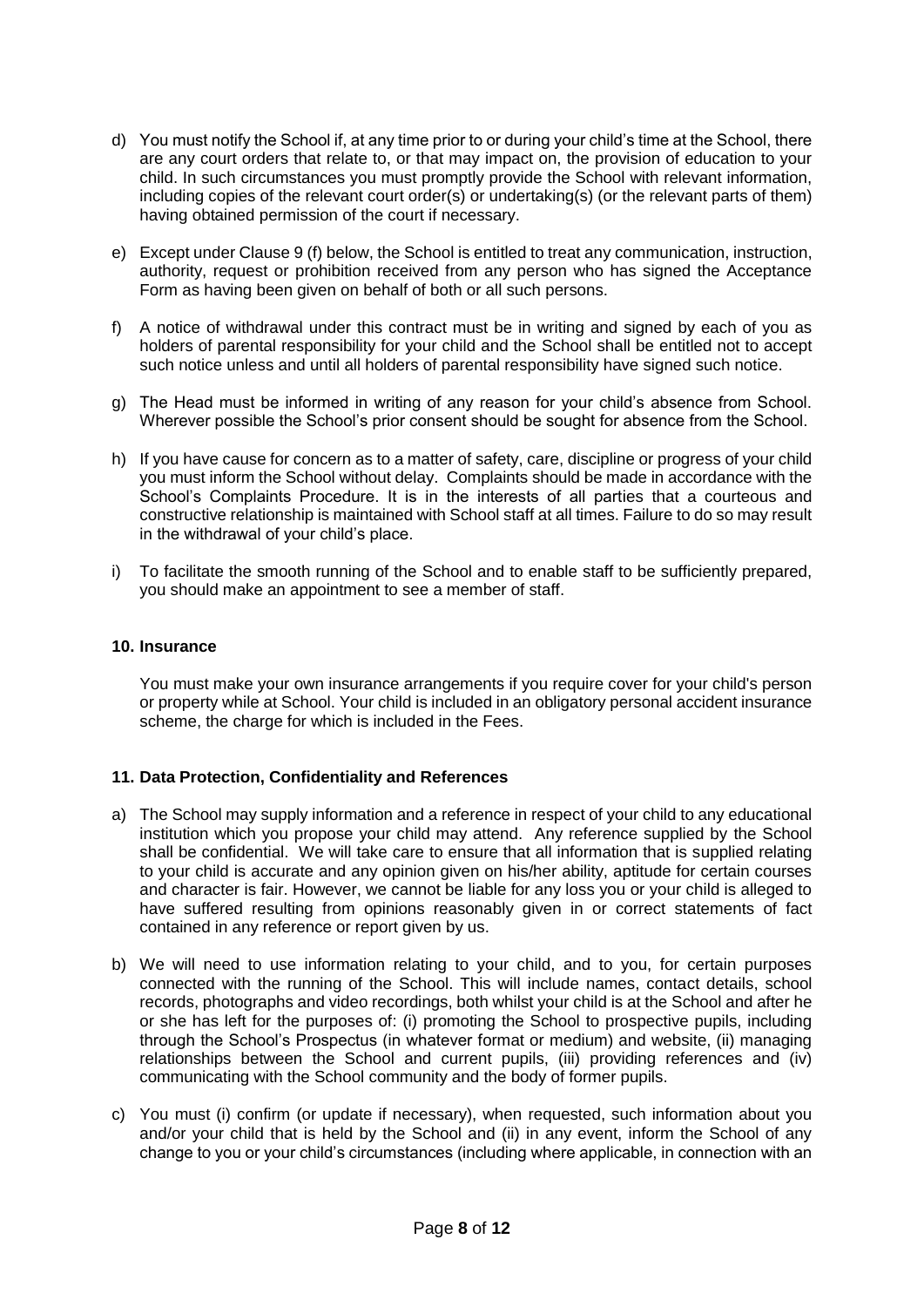entitlement to enter and/or reside in the United Kingdom), or to information about you or your child, that has previously been notified to the School, including relevant contact details.

- d) You agree that those persons who have parental responsibility for your child are entitled to receive certain information about your child from the School (including school reports, correspondence and other materials relating to his or her progress, development and/or education generally). The School shall therefore disclose such information as a matter of routine to such persons unless the School is restricted from doing so by a court order (or similar direction) or by any other legal requirement or obligation (for example, under the Data Protection Act 2018 (as amended or superseded)).
- e) The School will process personal data about you and your child in accordance with the General Data Protection Regulation, the Data Protection Act 2018 (as amended or superseded) and other related legislation. We will process such personal data: (i) as set out in this Clause 11, and in the School's Data Protection Notices which are available on the School's website as may be amended from time to time; (ii) in order to comply with any court order, request from or referral to an appropriate authority, or legal, regulatory or good practice requirement; and (iii) to perform our obligations under this contract, and where otherwise reasonably necessary for the School's purposes.

### **12. Intellectual Property Rights**

We shall recognise any intellectual property rights created, generated or owned by or vested in your child. Intellectual property, including copyright, created solely by your child in the course of their studies or in connection with the School will be owned by your child. Where your child creates a work protected by an intellectual property right in the course of their studies or in connection with the School jointly with an employee of the School, the intellectual property right shall be owned jointly by your child and the School. You hereby grant a non-exclusive licence to the School permitting the use by the School of all intellectual property rights created by your child in the course of their studies or in connection with the School, either alone, jointly with another pupil, or jointly with an employee of the School.

#### **13. Changes in Ownership etc**

For the purposes of constitutional changes to the School (including changes to the legal entity that owns and runs the School) or amalgamation of the School with another we reserve the right to transfer the undertaking of the School to any other natural or legal person, and to transfer our rights and obligations under this contract in connection with any such transfer and/or amalgamation. The transfer will not affect your rights under this contract.

#### **14. Termination**

- a) In addition to our rights to terminate elsewhere in this contract, we may terminate this contract at any time by notice in writing without prejudice to our other remedies and without any obligation to return any deposit or fees paid to you if:
	- (i) you (or either of you) are in material breach of any of your obligations under this contract such that we have a legal right to end the contract or, in the Head's reasonable discretion, the School is not able to provide, or is compromised in providing, the educational services it needs to in satisfaction of its obligations under this contract. For the avoidance of doubt persistent non-payment of fees is a material breach under this contract;
	- (ii) you (or either of you) are unable to pay the fees and supplemental charges due under this contract and/or are otherwise subject to a bankruptcy petition or order or enter into an individual voluntary arrangement;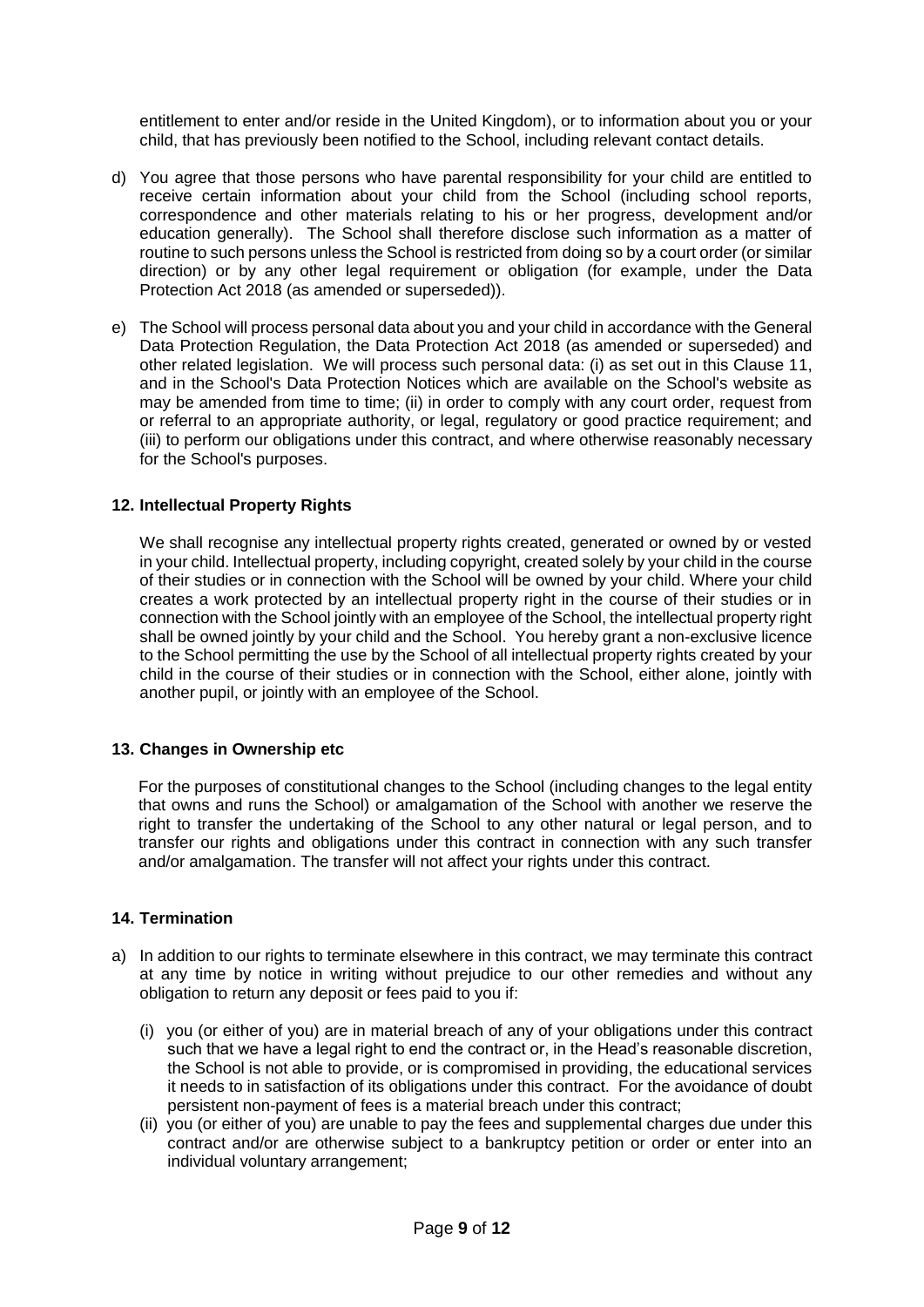- (iii) you (or either of you) make a serious misrepresentation of facts or circumstances to us or withhold important information from us about you and/or your child, for example, your child's identity or the sources of funds that you are using to pay the fees as required by Clause 3n).
- b) You may end this contract by notice in writing to the School if the School breaches its obligations under the contract; or becomes insolvent or goes into liquidation or receivership or administrative receivership or is wound-up for any reason.
- c) For the avoidance of doubt, if your child is accepted as a pupil at Crackley Hall School or The Crescent School this contract shall automatically terminate at the end of your child's primary schooling being the end of Year 6. If your child is accepted as a pupil at Princethorpe College this contract shall terminate at the end of Year 11 if your child does not meet any requirements imposed under Clause 8(a) for entry to the sixth form. A separate application will be required if you wish for your child to progress from Crackley Hall School or the Crescent School to Princethorpe College.

# **15. Transport**

- a) The School can organise for pupils aged 8 or above to travel to and from the School by bus or coach, either on a regular or occasional basis. Morning, afternoon or both way passes are charged as supplemental charges and are payable in accordance with Clause 3(g).
- b) If you wish to withdraw your child from the School transport service or change the service used, you shall either give a full half term's notice to that effect or shall pay to the School a half term's charges in lieu of notice.
- c) All transport services are subject to periodic review and we may cancel, alter or introduce additional routes as may be necessary in the circumstances or according to variation in demand. Charges are also subject to periodic review.
- d) It is your responsibility to ensure your child carries a valid pass or a ticket in order to use the school transport service. We may impose a penalty fare if your child does not present, or regularly fails to present, a valid pass or ticket.
- e) For the avoidance of doubt, the School Rules cover pupil behaviour whilst travelling on School transport.

#### **16. Force Majeure**

- a) In this Clause 16 "force majeure" shall mean any circumstance beyond your or our reasonable control (including, without limitation, strikes, other industrial disputes, act of God, war, riot, civil commotion, compliance with any law or governmental order, rule, regulation or direction (including that of a local authority), accident, fire, flood, storm, collapse of buildings, pandemic or epidemic of any disease, terrorist attack, chemical or biological contamination). In this Clause 16 we shall refer to these as an "event".
- b) If an event beyond our control prevents, hinders or delays the performance of any of our obligations under this contract, we shall give you notice in writing specifying the nature and extent of the circumstances giving rise to the event. Provided we have acted reasonably and prudently to prevent and minimise the effect of the force majeure, we will not be responsible for not performing those of our obligations which are prevented or delayed by, and during the continuance of, the event. To the extent reasonably practicable, we shall use all reasonable endeavours during the continuance of the event to provide educational services (including remotely).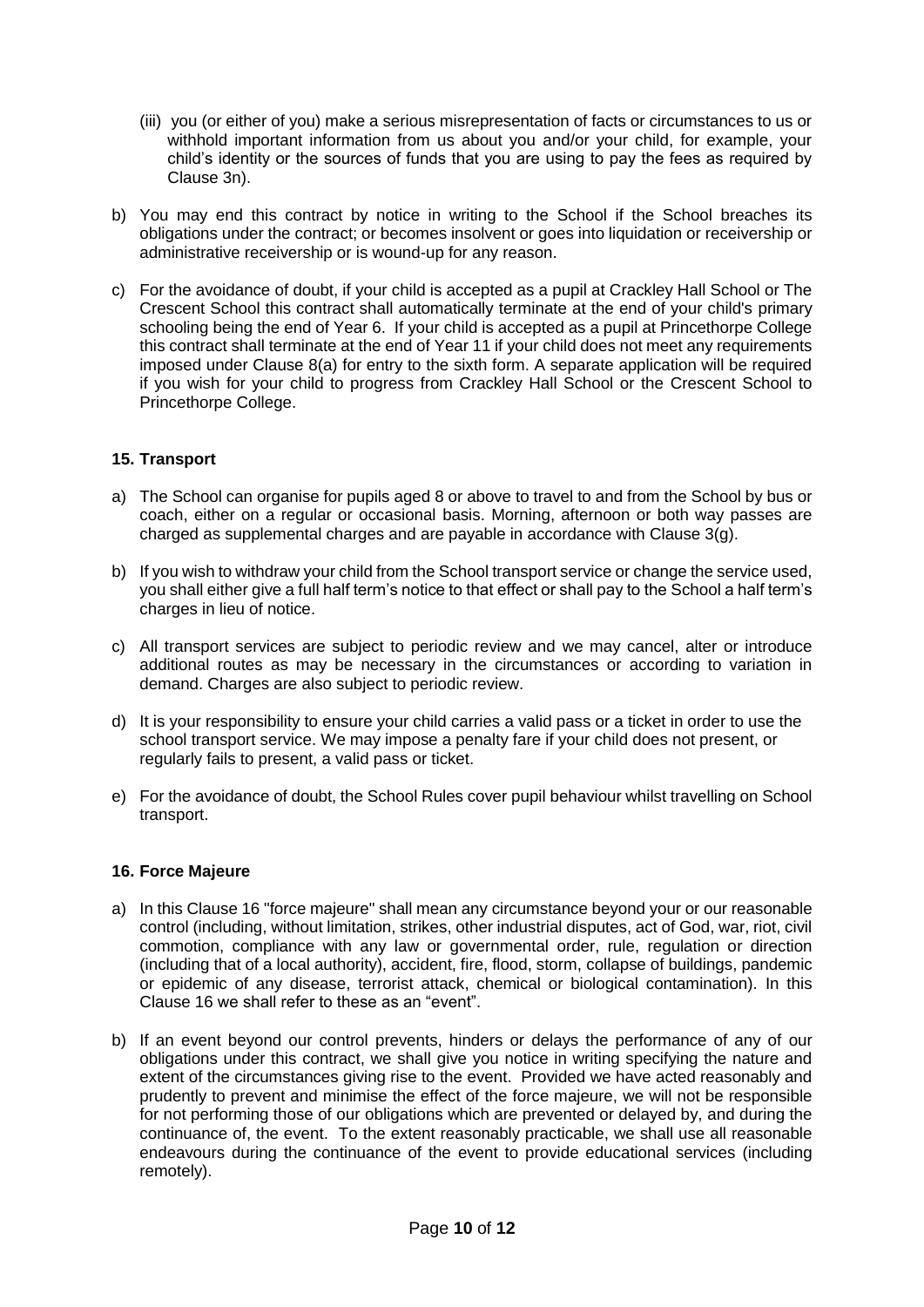- c) If we are prevented from performance of any of our obligations for a continuous period greater than four months, we shall notify you of the steps we shall take to ensure performance of the contract. The time for performance of our obligations shall be extended accordingly.
- d) Subject to Clause 3(k), if your child is unable to attend the School (including accessing education remotely) due to reasons caused by an event, you shall give the School notice in writing of the nature and extent of such circumstances and the effect of the event on your ability to perform any of your obligations under this contract. In consultation and cooperation with the School, you shall do everything you reasonably can to minimise the impact of the event in order to continue to perform your obligations under this contract in a way that is reasonably practicable in the circumstances and resume the performance of the obligations as soon as reasonably possible. Where following such efforts made and steps taken your child is not able to participate and benefit from **any** level of provision of education (including remotely), then you shall be excused from failing to perform your obligations during the continuance of the event.

### **17. Communications**

a) All notices required to be given under these terms and conditions must be given in writing and must be addressed to the Head at the School's address and should be hand delivered; sent by recorded or other form of registered post requiring a signature upon receipt as proof of delivery; or sent by email to

For Crackley Hall School: [headmaster@crackleyhall.co.uk](mailto:headmaster@crackleyhall.co.uk)

For Crescent School: [head@crescentschool.co.uk](mailto:head@crescentschool.co.uk)

For Princethorpe College: [registrars@princethorpe.co.uk](mailto:registrars@princethorpe.co.uk)

Proof of delivery will be required unless the Head has acknowledged receipt of notice in writing. The School expects you to consult with the Head before withdrawing your child or discontinuing extra-curricular activities.

b) You undertake to notify the School of any change of address(es) or other contact details of any person who has signed the Acceptance Form. Communications (including notices) will be sent by the School to the address shown in its records.

#### **18. Interpretation**

Headings in these terms and conditions are for ease of understanding only and do not form part of these terms and conditions.

#### **19. Jurisdiction and Governing Law**

This contract and any dispute or claim arising out of or in connection with it or its subject matter or formation (including disputes or claims relating to non-contractual obligations) shall be governed by and construed in accordance with the law of England and Wales. You and the School irrevocably agree that the courts of England and Wales shall have exclusive jurisdiction to settle any dispute or claim which arises out of or in connection with this contract or its subject matter or formation (including disputes or claims relating to non-contractual obligations).